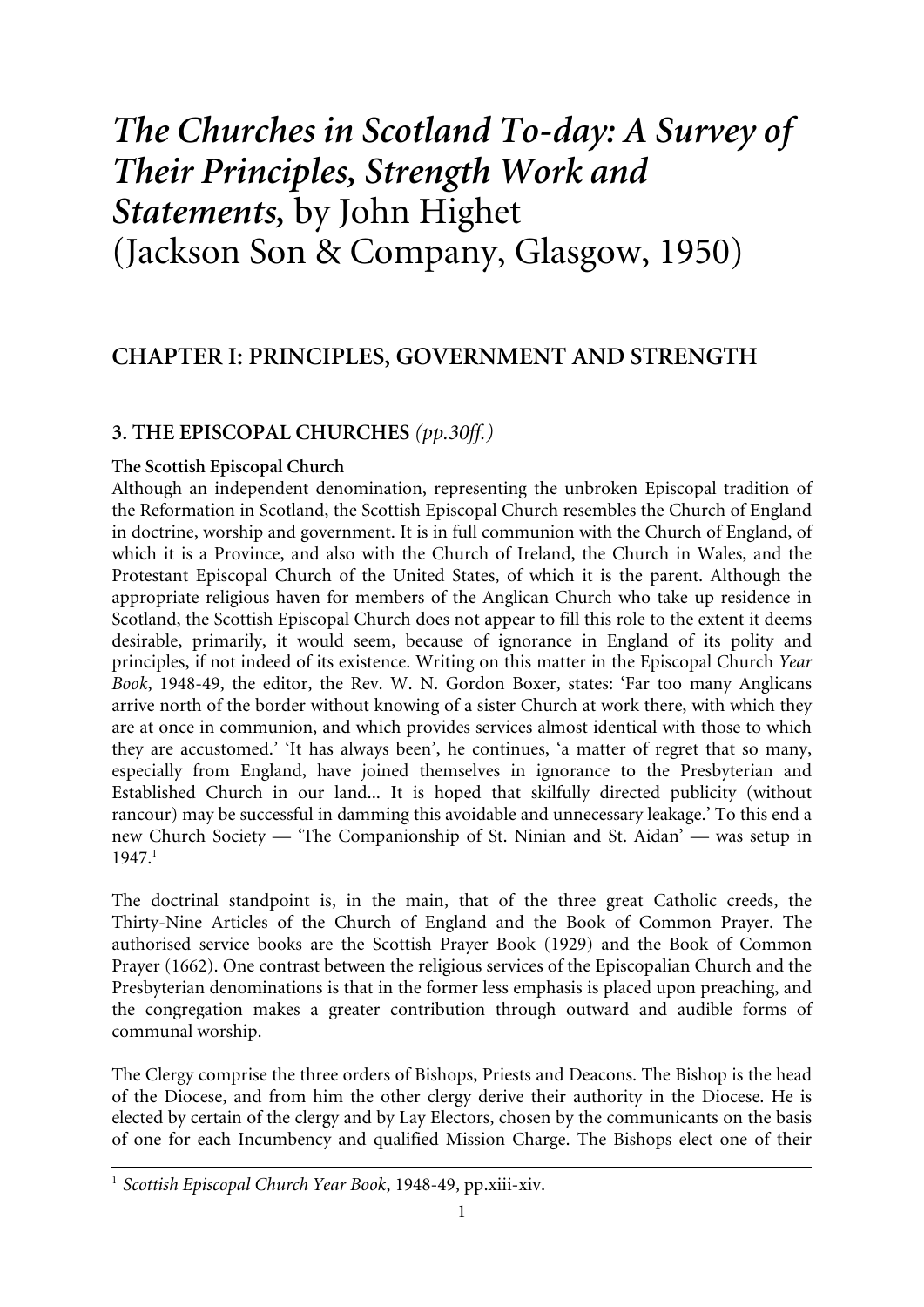number as Primus. The Primus (who is neither Primate nor Archbishop of the Scottish Church) presides at all Synods and meetings of Bishops and is accorded the title of 'Most Reverend'. Together the Bishops, of whom there are 7, form the College of Bishops, constituting the Episcopal Synod of the Scottish Church. Priests may be Rectors, Priests-in-charge of Missions, Curates, or Chaplains.

There are also Deans (one Dean of each Diocese) who act, as far as competent *qua* Presbyter to do so, for the Bishop in his absence; and Canons, who act as the advisory body in ecclesiastical affairs when consulted by the Bishop, and who along with the Bishop and the Dean form the Chapter of the Cathedral Church. The Provost of a Cathedral Church is *ex officio*, a Canon of the Chapter, ranking next after the Dean.

The Laity are all baptised members of the Church who have not been ordained, and may hold offices in the Church's organisation, e.g., as Licensed Lay Readers and Catechists, as, Lay Electors, or as Lay Representatives, communicants elected to represent a congregation at the Diocesan and the Representative Church Councils.

Administratively Scotland is divided into 7 Dioceses. The general government of the affairs of the Church at large rests with the *Episcopal Synod* (consisting of the Bishops), the *Provincial Synod* (which has two chambers, the first being composed of the Bishops, and the second of the Deans and Elected Clergy), the *Consultative Council on Church Legislation* (consisting of the Bishops, five clerical and five lay members nominated by the Bishops, the Representative Clergy and the Representative Laity, who in virtue of sitting on this Council are assigned a constitutional position in the legislative work of the Church), and the *Representative Church Council* (which comprises the Bishops and Clergy, Diocesan Officials, and one Lay Representative from each congregation). The Episcopal Synod meets at least once yearly; the Provincial Synod as circumstances require. The Consultative Council considers and prepares matter for legislative action by the Provincial Synod. Administration and finance are in the hands of the Representative Church Council, which functions through Diocesan Councils and Congregational Committees.2

As regards Episcopalian polity generally, and particularly in the light of the post-Reformation Presbyterian tradition in Scotland, the following remarks by the Primus, the Most Rev. Dr. John C. H. How, in his charge to the clergy at the annual Synod of the Glasgow Diocese in February, 1947, may be of interest. He is reported to have said that the clergy may be profoundly thankful that in their Scottish Church the share of the presbyters (i.e. Clergy of the second order) in the government of the diocese was fully recognised, and that they had a constitutional Episcopacy such as might serve as a model to other provinces less happily ordered. 'Our bishops are not autocrats, but exercise their authority in counsel with their Synods, and also in close contact with one another through the College of Bishops.'3

It is a point frequently made that many of the landed gentry in Scotland joined the Episcopal Church in the nineteenth century, and it is very probably the case, as James Fergusson has suggested, that this was in consequence 'of the general anglicization of speech and manners which followed the fashion of sending their sons to school in England'.<sup>4</sup> Many of that class in Scotland are among the members of the Episcopal Church to-day. Outside of Edinburgh and

<sup>2</sup> The foregoing account is based on the *Year Book*, 1948-1949, pp.6-18.

<sup>3</sup> *Glasgow Herald*, 14.2.47

<sup>4</sup> In *Scotland*, edited by H. W. Meikle (Nelson, 1947), p.126.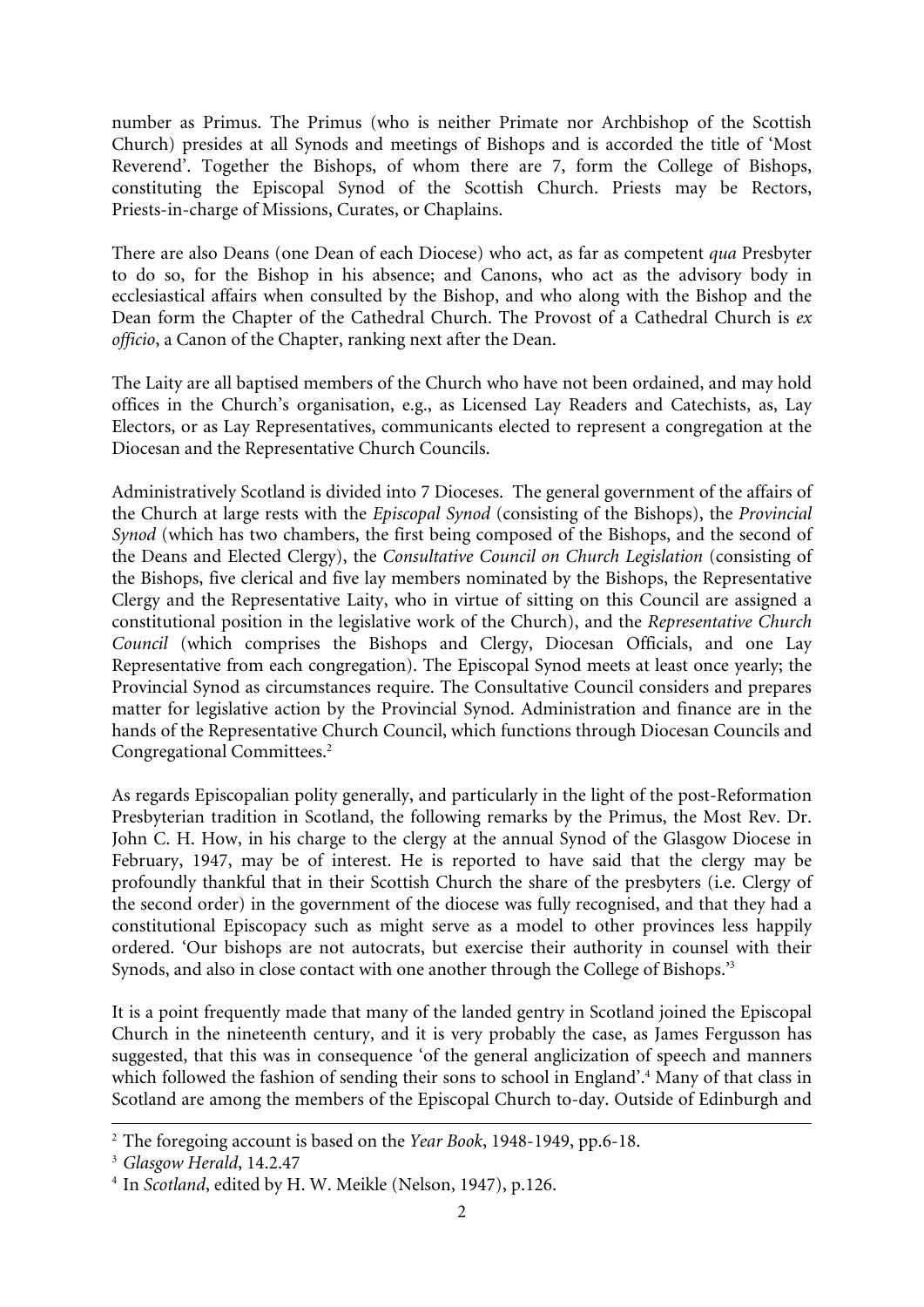Glasgow, it is strongest in Aberdeenshire, Perthshire, and Fifeshire. In 1947 there were in Scotland 405 churches (including Missions, Cathedral Missions, Mission Chapels and Private Chapels), with 316 Clergy on the Active List. Membership figures are computed for two classes: (a) Permanent members, that is, people who are fairly regular attenders but have not taken Communion; and (b) Communicants, that is, those who have communicated during the year, publicly or privately. The first class corresponds, in the main, to the class which other denominations describe as 'adherents', except that here it includes children who have been baptised and whose names are on the Baptismal Roll. (It may, therefore, include babies of a few months old.) The second class is not the exact equivalent of the 'communicant membership' recorded by other Churches, which generally comprises those who have joined or been confirmed although they may not have communicated during the year for which the figure is given. (Those, however, who have not communicated for a period varying from church to church are, generally speaking, struck off the Roll at periodic revisions.) Despite this, we shall take the Episcopal Church 'communicants' figure as the nearest equivalent of the communicant membership of other Churches. With the exception of those relating to the Youth Organisations and to the City of Glasgow, the figures which follow are those given in the *Annual Report*, 1947, of the Representative Church Council.<sup>5</sup> These differ slightly from the totals given under the same heads in the 1948-49 Year Book;<sup>6</sup> they are, the writer has been assured, the more accurate.

In 1947, then, the number of Permanent Members in Scotland was 108,844, an increase of 286 on the previous year. The number of Communicants in 1947 was 55,270, a drop of 201 on the total for 1946. There were 14,279 Sunday School Children, 70 Youth Fellowships, 64 Boy Scout Troops, 65 Girl Guide Companies, 54 Wolf Cub Packs, 53 Brownie Packs, 11 Boys' Brigade Companies, 6 Life and 7 Girls' Guildry Companies, and a further 22 Boys' Clubs and 19 Girls' Clubs.

The Diocese of Glasgow and Galloway, which embraces the Clyde Valley and the South-West of Scotland, and certain civil parishes in Stirlingshire, had 101 churches, 40,925 Permanent Members and 18,439 communicants in 1947, an increase of 693 and 19 respectively on the previous year.

Within the city of Glasgow itself, there were in 1947, 33 churches, 39 clergy, and 18,352 members, of whom 8,316 were communicants.

An official of the Church supplies the following account of recent trends in membership in the city churches: 'From the beginning of the century until 1930 membership increased, with slight variations, to about 50 per cent over what it was. Numbers remained fairly stationary during the Nineteen-thirties until the outbreak of the Second World War. Since then there has been a decrease which seems to have been arrested in 1945. It may be worth noting, however, that communicant membership increased gradually right up to 1939, since when the decrease has not been very marked.

'Sunday School statistics, after having increased remarkably up to 1913, have dropped deplorably. Last year (1947) the returns have shown a slight increase for the first time since the first Great War... The decrease began in the 'twenties and was most marked in the 'thirties. Evacuation during the war had a most depressing effect.'

<sup>5</sup> *Representative Church Council Annual Report*, 1947, p.230.

<sup>6</sup> *Episcopal Church Year Book*, 1948-49, pp.334-35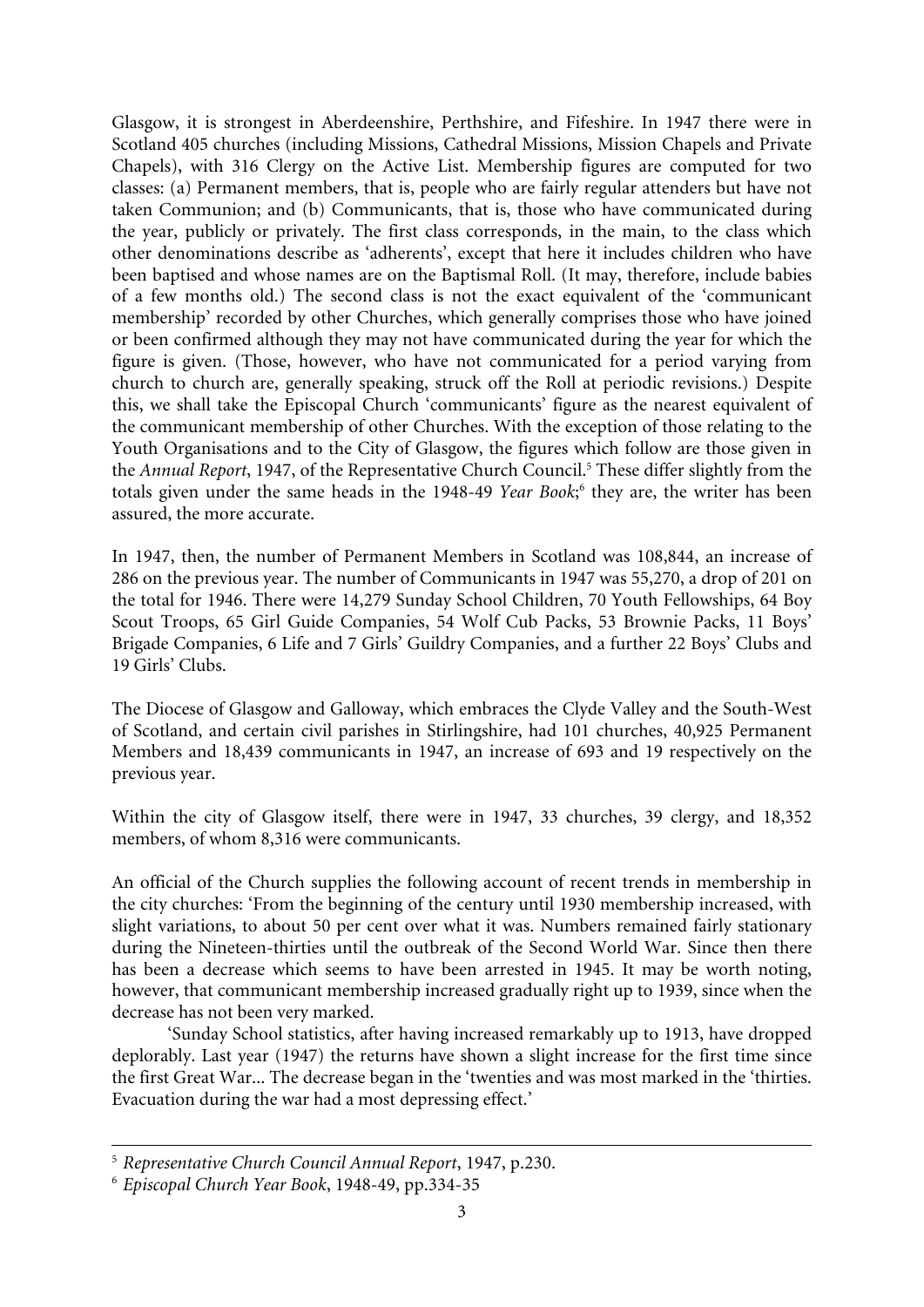The Episcopal Church engages in considerable and well-organised social work, about aspects of which something will be said later. Thirty-four day schools are run in connection with the Church; most of them are in the East and North-East, but there is one in the city of Glasgow. There is also the boys' boarding school, Trinity College, Glenalmond, Perthshire, staffed almost entirely by Oxford and Cambridge graduates, few of whom bear Scottish names. Ten of the College's endowed scholarships are open only to sons of Clergy serving in the Episcopal Church. The Lansdowne House School for Girls, Edinburgh, had about 120 pupils in 1947, 31 of whom were boarders. Candidates for the ministry are trained in the Theological College of the Episcopal Church in Scotland.<sup>7</sup> At the Cumbrae Test School, Millport, Isle of Cumbrae, ex-Service candidates for the ministry are tested and given preliminary training.<sup>8</sup>

In May, 1944, a Special Meeting of the Diocesan Council of the Diocese of Glasgow and Galloway made recommendations, finally approved and accepted by the Diocesan Council, and submitted to the various Congregations in the form of a Report, *The Church and Social Order*, for the revision and reform of certain of the Episcopal Church's 'ways and workings within her own household'. The recommendations applied, *inter alia*, to the following topics: The Congregation; the Selection, Training and Organisation of the Clergy; and Diocesan Organisation. The proposals contained in that Report have not become effective. The matter is, however, mentioned as indicating a realisation at least by the Glasgow This school has now been closed.

Diocesan Council that, in the words of the Primus' Preface to that Report, 'all good reform must begin at home'.

<sup>7</sup> Cf. Year Book, 1948-49, Sections II and III.

<sup>8</sup> This school has now been closed.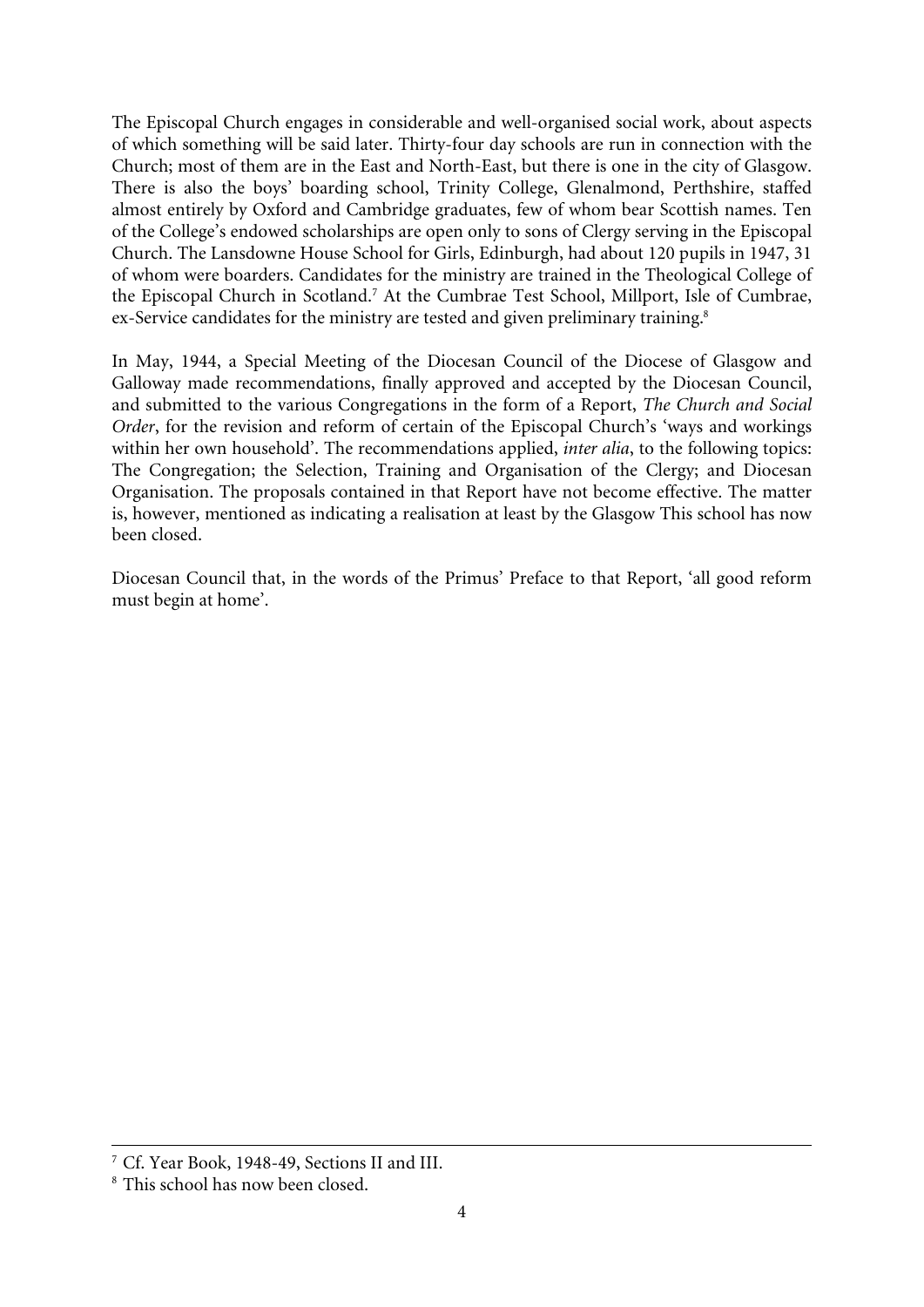# **CHAPTER I: PRINCIPLES, GOVERNMENT AND STRENGTH**

# **9. A NOTE ON THE TRAINING AND EDUCATION OF THE CLERGY OF THE SCOTTISH EPISCOPAL CHURCH) AND ON THE NAMES OF THE CLERGY OF SOME NON-PRESBYTERIAN CHURCHES IN SCOTLAND** *(pp.64ff.)*

*The Scottish Episcopal Church Year Book and Directory*, 1948-49, prints an Analysis of the Clergy List from which the following data are taken.<sup>9</sup> Out of the total on the Active List of 316 Clergy, the numbers who are in the various Orders are as follows:

### *Number of Scottish Episcopal Church Clergy who are in:*

| <b>Scottish Orders</b>      | 177          |
|-----------------------------|--------------|
| <b>English Orders</b>       | 112          |
| Welsh Orders                | $\mathbf{3}$ |
| Irish Orders                | 4            |
| Dominion or Colonial Orders | 16           |
| American Orders             |              |

The remaining three were received from the Roman Catholic Communion.

In glancing through the List of Clergy, I was struck by what seemed the high proportion of Scottish Episcopal Church Clergy who had been trained elsewhere than at the Edinburgh Theological College and had graduated from Universities outside of Scotland. I was about to compute various totals when I discovered that the *Year Book* had already supplied the information in the following tables:

## *Number of Scottish Episcopal Church Clergy Trained at:*

| Edinburgh Theological College     | 148 |
|-----------------------------------|-----|
| <b>Other Theological Colleges</b> | 132 |
| No Theological College (some      |     |
| being University Graduates)       | 36  |

# *Scottish Episcopal Church Clergy: University Graduates*

| <b>Scottish Graduates</b>  | 75 |
|----------------------------|----|
| Oxford Graduates           | 34 |
| Cambridge Graduates        | 27 |
| Other English Universities | 54 |
| <b>Welsh Graduates</b>     | 3  |
| Irish Graduates            | 10 |
| Other Universities         | 1  |
|                            |    |
| <b>TOTAL</b>               |    |

<sup>9</sup> *Scottish Episcopal Church Year Book*, 1948-49, p.329.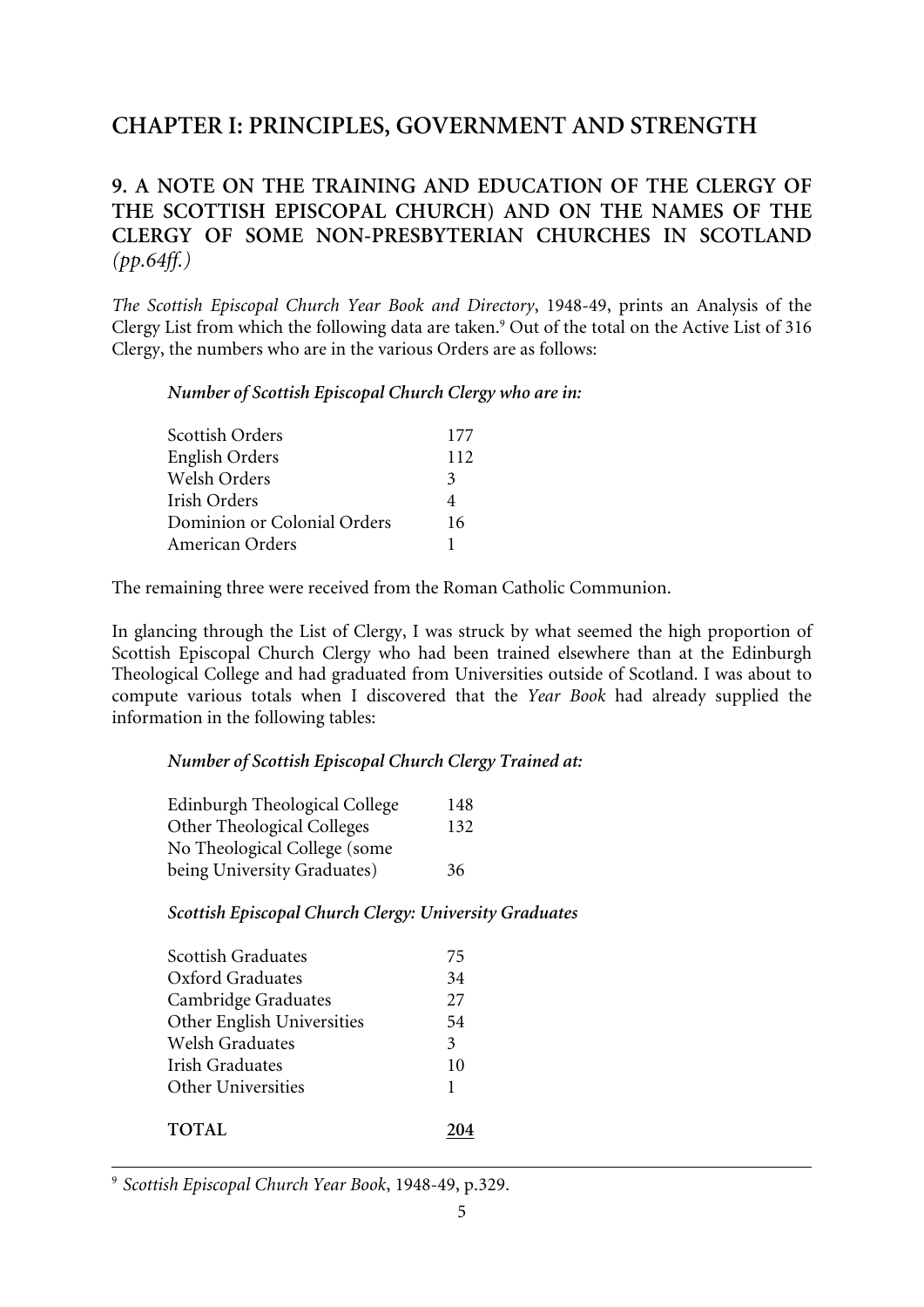| Non-Graduates      | 112 |  |
|--------------------|-----|--|
| <b>GRAND TOTAL</b> | 316 |  |

A further point of interest in considering the place of the Scottish Episcopal Church, and of some other non-Presbyterian Churches, in the life of Scotland to-day is the question of the extent to which they attract young Scotsmen intending to enter the ministry, and the extent to which their.Clergy are recruited from men born outside of Scotland, or born in Scotland of non- or partly-Scottish parents. The data available to the writer are at present insufficient to allow of a satisfactory analysis along these lines. But it may be worth noting than an examination of some lists of non-Presbyterian Church clerey reveals a considerable number of non-Scottish names; and this, although not a reliable guide, affords some indication of the proportion of Scots clergy to non-Scots clergy in these churches. In the Scottish Episcopal Church there are, on a rough estimate, about 180 ministers with non-Scottish names. The outstanding feature Of the List of Clergy in the Roman Catholic Archdiocese of Glasgow is, as might be expected, the predominance of Irish names, although many of the bearers-of these may be of settled Scoto-Irish stock. Of a total Of 488 priests in the diocese, no more than between 90 and 100 have Scottish names; and that figure includes names such as 'Smith' and 'White' that are not indisputably Scottish. In the lists of the Baptist Union and Congregational Union ministers the proportion of non-Scottish names is, in each case, about one-fourth. Several Methodist Church Ministers in Scotland bear non-Scottish names; and there is a marked predominance of these over Scottish names among the ministers of the smaller branches in Scotland of the Church Ecumenical. As well as having some interest on the grounds already mentioned, this topic is one aspect of a larger subject which is of considerable sociological import in relation to Scotland, and might well be pursued. .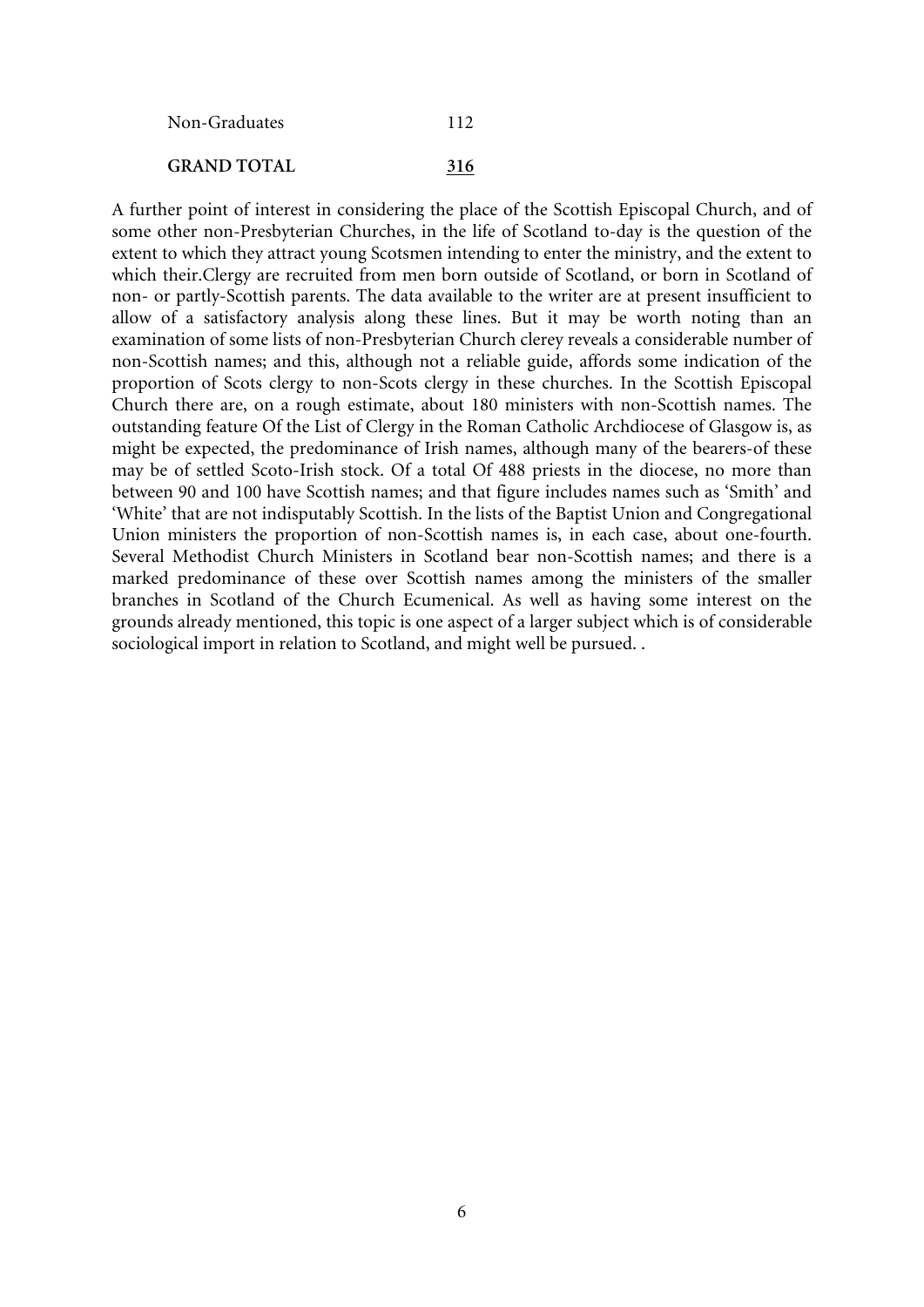# **CHAPTER III: THE GOSPEL IN ACTION**

# **The Social Service of the Episcopal Church** *(pp.119ff.)*

A similar point is made by the Primus of the Scottish Episcopal Church in his 'Foreword' to the 1946 Report of the Glasgow Diocesan Social Service Board. 'People', he writes, 'so often ask the question, "What is the Church doing about this or that social evil?" or "Is it doing anything to meet this or that need in the cause of social welfare?" So many seem to think that the Church is doing nothing in this way. This Report will show that we are at any rate doing, something (indeed, a very great deal). But we might do so very much more if we had (a) the money and (b) the personal helpers and workers. Perhaps this Report may do more than interest. It may set some questioning-not so much about what is the Church doing, as about "What am I doing to help the Church in the Social Service side of its work?"

The work of the Board is three-fold:

- a) 'the direction and support of rescue work in the Diocese' (of Glasgow and Galloway);
- b) 'the co-ordination of various pieces of work of a social and spiritual nature, such as the care of prisoners, Parochial Youth Work, and "Club" work';
- c) 'support of work done locally by Societies, such as the Missions to Seamen and the Industrial Christian Fellowship.'

The conception which an organisation or institution holds of the nature, aim, and significance of its work is only a little if at all less important than the work it in fact achieves. The following passage from the Board's *Report* sets out its general attitude to the work on which it proceeds to speak: 'The Board's title "Social Service" should be a constant reminder to all Churchfolk that there is a job to be done and that, whilst an immense amount of invaluable service, both voluntary and paid, is carried out, almost unrecorded, in this city (Glasgow), we who claim to have a vocation as Christian Missionaries believe that we have a peculiar contribution to make to its volume and character. The fact that the Social Services of the Government are expanding in every direction makes it not less but more necessary for Christians to seize every opportunity for making that contribution.'10

The Episcopal Church has a Central Social Service Board, and we shall shortly refer to some of its institutions. Here we shall describe the work of the Glasgow Board, which has representation on it. For some years the Diocesan Board has had the assistance, in its 'rescue work', of one of the Central Board's Moral Welfare Organisers. In her 1946 report the organiser states that the greater part of her 'personal work' (as she describes it) has been concerned with sex problems — 'the unmarried mothers, ages ranging from 15 to 36, and the care of children', and marital problems of various kinds. 'Loose views on marriage and easy divorce account for a number of my problems, and the effects are far-reaching'. During a year's work problems touching 127 individuals or families (of whom 107 were new applicants from all parts of the Diocese) were dealt with. Declaring that 'an outstanding feature at

<sup>10</sup>*Report of the Social Service Board of the Glasgow Diocese*, 1946, p.5. The description which follows of the world of this Board is based upon, and quoted passages are taken from, the 1946 *Report*, which deals with the Moral Welfare work on pp.4-8; with Prison Visiting on pp.8-10; with the Missions to Seamen on pp.10-11; and with the Industrial Christian Fellowship on p.13.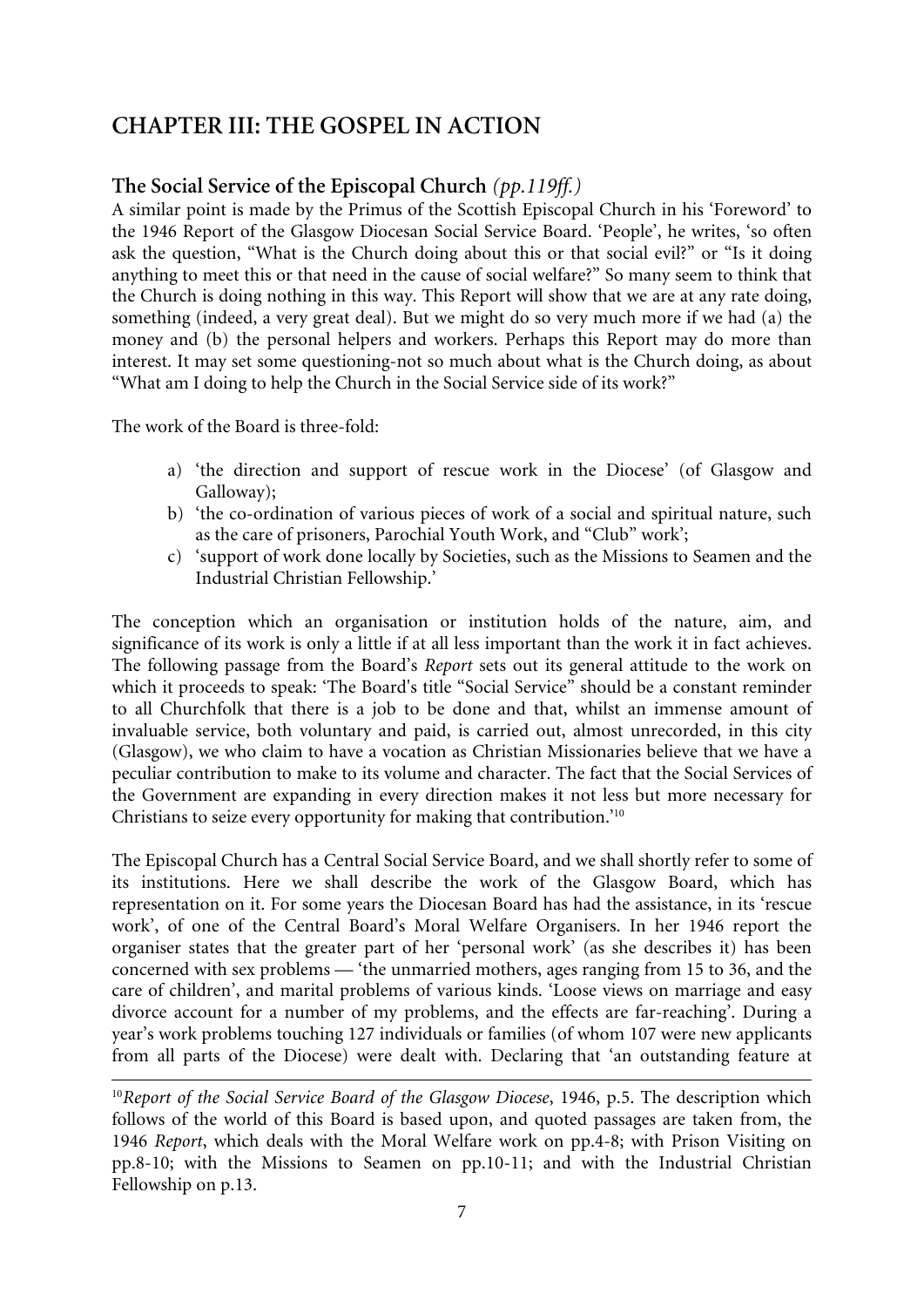present is the great lack of any sense of responsibility for people's own dilemmas, towards marriage vows, to the family, or to the community', and an unwillingness on the part of some to do anything to help themselves, the organiser stresses in her report the need for preventative and educational work, especially among young people. 'Moral Welfare Work', she states, 'is more and more being acknowledged as an integral part of the Church's work.'

Prison visiting — to Barlinnie Prison, Glasgow — is carried out by the Episcopalian Visiting Chaplain and — to the women's prison at Duke Street, Glasgow — by a Sister. The former has an average 'congregation' in Barlinnie of 36, of very different types and capabilities, many of whom regard the prison as their fixed abode, and as 'a relief from the intolerably harsh conditions of their life outside'. During the year covered by the Report compulsory church attendance was abolished, a step warmly welcomed by the Chaplain. After it became voluntary, attendance at the Sunday afternoon service was not greatly affected, though it is recognised that many may come to chapel simply because to do so affords a break in the monotony of prison Sundays. Every effort is made to help discharged prisoners. 'Perhaps the saddest part of my chaplaincy work', the Visiting Chaplain writes, 'comes when I have to tell a man that there is no place outside to which I can send him for a few days. Usually the unfortunate finds his way back to Barlinnie. I have several such men in mind, one a young person; this last seems doomed to a life of crime, unless conditions outside the prison are amended to give him a chance to find his balance.'

Many regular weekly visits are paid to Duke Street Prison. These were welcomed by the prisoners, who were ready to talk freely. Regular interviews were held during the major part of 1946 with 14 different women between the ages of 21 and 36, most of whom were on short sentences and only two of whom were second offenders. The visiting Sister reports that she was greatly impressed by 'the absence of any sense of responsibility for their crime' and the tendency to lay the blame on circumstances — 'the war, other people, bad company, or lack of work or home'. Only two of those with whom she made regular contact were led 'to repentance and the Sacraments'. The difficulties of the postdischarge period are again stressed. 'One prisoner returned on a second charge a fortnight after her first discharge. She seems to have refused the work that was offered her and to have taken up with her former bad friends, her own people having refused to acknowledge her.'

An important branch of the Board's Social Service work is the Missions to Seamen in the Scottish Ports. The activities in this sphere are again of a spiritual and social nature; no line of demarcation is drawn between the two, 'since the whole of them are undertaken with the religious motive'. At the Missions' headquarters at 4 York Street, Glasgow, merchant seamen are provided with a good restaurant service which is open to them between 6.30 a.m. and 10.30 p.m. every day of the week. Over 144,000 meals were served during 1946. Social programmes in that year included three dances, two cinema shows, and one whist drive per week — all free of charge. Football matches were organised at the rate of one per week. A 'comforts store', providing hundreds of seamen with free issue of woollens, distributed over 300 articles monthly, and books, magazines and games were placed aboard ships on request of the masters of the vessels. 'Seamen in temporary distress were provided with board and lodging or, if necessary, their fares to their homes were paid by the Mission. Hospitals were visited and sick seamen given any comfort they desired... Over 7,000 seamen attended Church Services in our chapel; 260 seamen received the Holy Communion; while 13 were confirmed and 2 baptised. In our Indian Seamen's Hostels, we catered for about 200 seamen per night. These men are either awaiting repatriation or standing by ships still building or under repair.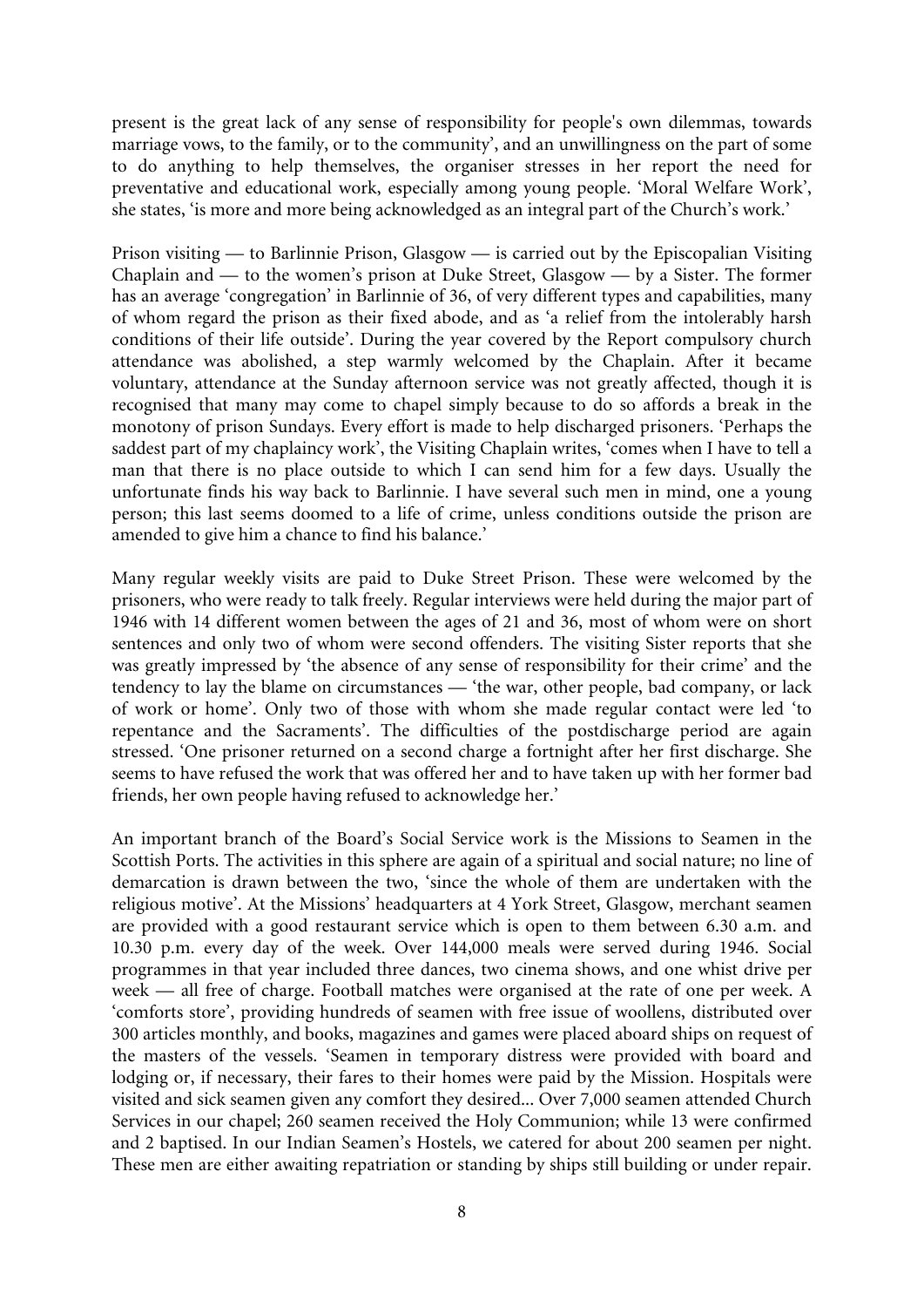Over 73,000 beds and 219,000 meals were provided here. In the Gareloch we have a very useful Institute, which serves countless hundreds of Royal Naval ratings and cadets. Here, too, entertainments are provided.... Over 3,000 men attended the services held by our representatives in the Gareloch. Study groups for seamen and religious discussion groups are a feature of our evening work in this part of the Clyde.' Concluding his report, the Superintendent and Secretary of Missions to Seamen sounds a plea for greater support of this work from Church people in Scotland. 'We more and more depend on our Church people to maintain, support, and foster the work we do for sailor men.'

Club work in the Church is being steadily maintained, and during the year 'an enthusiastic and well-attended Youth Conference' was held in Glasgow. During the latter part of 1946, 36 members were enrolled in the Industrial Christian Fellowship, of which there is a committee in the Glasgow Diocese. In connection with the I.C.F. a Conference on 'The Christian Angle on Industry' was held at St. Ninian's, Glasgow, in November, 1946. The honorary secretary of this committee reported that interest in the I.C.F. had been shown by individuals outwith the Glasgow Diocese, and suggested that this 'might form a basis for a wider Scottish I.C.F.'

As regards Central Board, it deals, for example, with two of the Church's five Eventide Homes, the others being under diocesan auspices. St. Andrew's Home, near Edinburgh, a Rescue Preventative Home for Girls and Women, which can. accommodate 45 and in which the residents are prepared for various avocations; and St. Ronan's Home, Dundee, a Maternity Centre for unmarried mothers, which can accommodate 16 and admits without regard to religious denomination, are also the responsibility of the Board. In certain districts work among tinkers is undertaken. Connected with the Church are 2 Retreat Houses, 1 in Joppa and 1 in Walkerburn; and the Aberlour Orphanage, on Speyside, an impressive assemblage of buildings, which can provide home and schooling for 400 children. The ideal of the Orphanage is that of a large family united in a domestic spirit, and the children wear no uniform clothing or distinctive dress. Mention should also be made of The Church Army, which 'has carried on a vast programme of special war work for men and women of the Services'. It is continuing to operate its Hostels, Leave and Recreational Centres, Station and Mobile Canteens, etc., and will do so as long as the need exists. Although in the Glasgow Diocese, as has been stated, a committee of the Industrial Christian Fellowship ('perhaps the most important evangelising body in the Church of England') is at work, there is no director in Scotland.<sup>11</sup>

<sup>11</sup>*Scottish Episcopal Church Year Book*, 1948-49, Sections II and III. The first quotation is from p.43 and the second from p.46.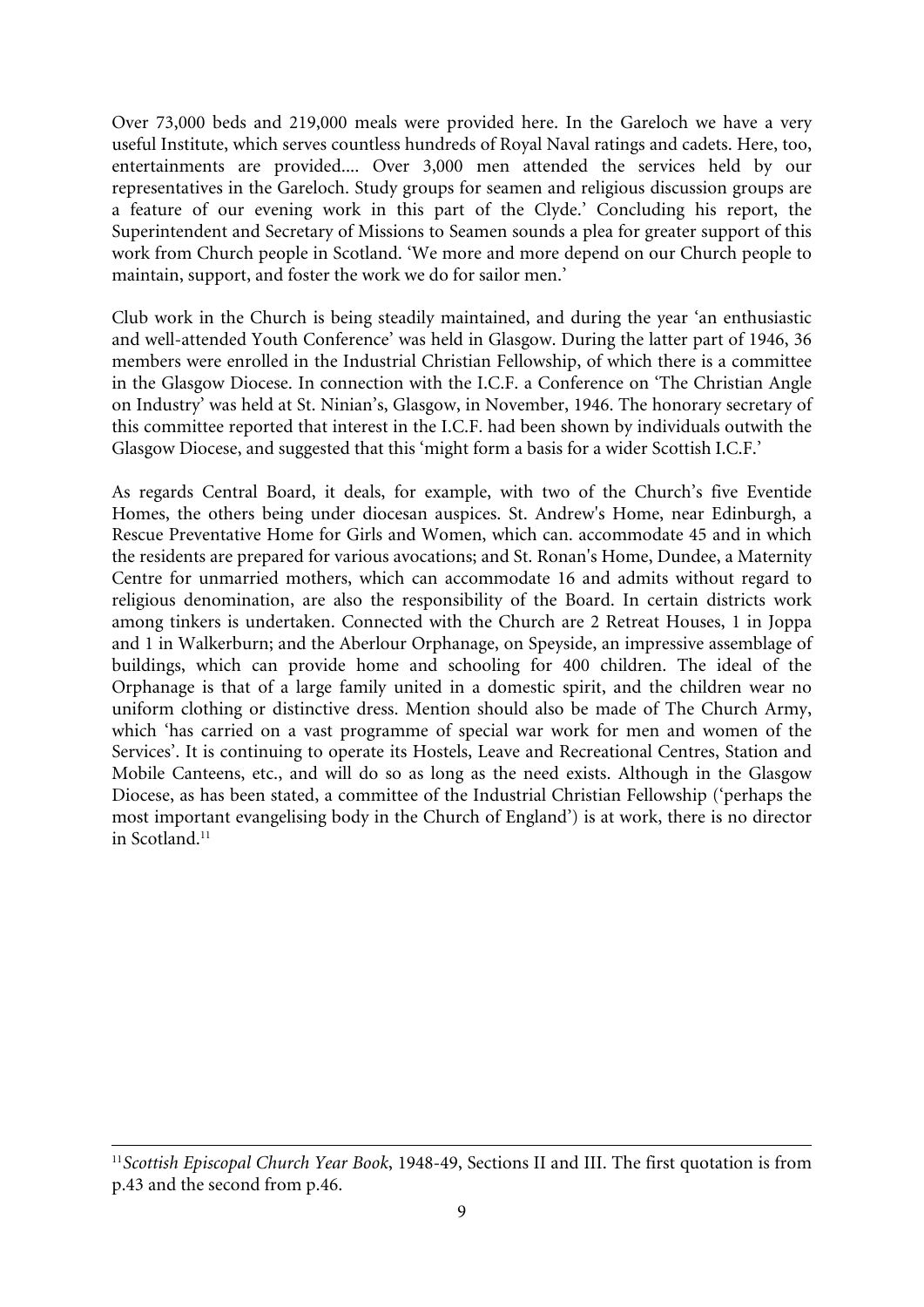# **CHAPTER IV: THE MIND OF THE CHURCHES**

# **7. THE SCOTTISH EPISCOPAL CHURCH** *(pp. 200 ff.)*

### **Self-questioning**

In this section we shall take as reflecting the mind of the Episcopal Church on general questions the pronouncements of the Primus, other Bishops, and some others holding responsible positions in the affairs of the Church. Addressing the meeting of the Representative Church Council held in May, 1947, the Primus, the Most Rev. Dr. J. C. H. How, called for a spiritual revival 'touching life in all its departments'. The Church's work, he stated, was 'intensely relevant to the common life of the world'. But the realisation of this was sadly lacking at the present time, he added, and went on to put these questions to members of the Council. Was churchgoing a habit or was it a real expression of intense conviction — an act of worship inseparable from dedication of life and goods to the service of God? Was the aim of our worship and religious life our own personal comfort and satisfaction, or the furtherance of the Kingdom of God in the world — in our own land and beyond?12 A month later, when presiding at a conference in Glasgow arranged by the Glasgow Diocese with the object of pointing out the opportunities and responsibilities of the laity in the present-day Church, the Primus made a reference to the part the laity could play in that 'furtherance of the Kingdom of God'. 'I have long felt,' he said, 'that we have not got the right estimate of the importance of the laity in the life of the Church, and I believe that now we are being driven to what may be a desperate situation in the fight the Church has got to make. If the Church is to bring the world back again to God it will not be done by the clergy, alone.<sup>13</sup>

# **Self-criticism**

From some of the passages cited in the course of this survey, it is evident that, as well as being forward on occasion to criticise others, the Scottish Churches are not lacking in appreciation of the salutariness of self-criticism. Reference has already been made to a report approved by the Diocesan Council of the Diocese of Glasgow and Galloway which, although entitled 'The Church and Social Order' concerned itself primarily with proposals for the revision and reform of the Episcopal Church's 'ways and workings within her own household'. Perhaps the most outspoken estimate of the clergy of his own Church made recently by any churchman was that contained in the address by the Bishop of St. Andrew's (Bishop J. L. Barkway) to the R.C.C. in May, 1948. Setting forth 'in plain everyday, colloquial language', the qualities required in new young ministers, Bishop Barkway said that they had to be 'men of the world'. Important qualities were the three 'G's'. The first G stood for 'goodness' — the minister had to be a good man — the second for 'gumption' — when he learned the three 'R's', he must learn them a little better than his fellows, because to-day congregations were more highly educated — and the third stood for 'guts'. If, the Bishop urged, a minister hasn't got 'guts', he lacks staying power; and, in face of anxiety, strain and tension, 'a priest these days certainly needs that.' 'I am not ignorant of the criticisms made against many of the clergy to-day,' he said. 'I know quite well that they are entirely justified, and because they are, you and I should see that there is less justification for these charges being made in the future.'14

<sup>12</sup>*Glasgow Herald*, 22.5.47

<sup>13</sup>*Glasgow Herald*, 13.6.47

<sup>14</sup>*The Scotsman*, 21.5.48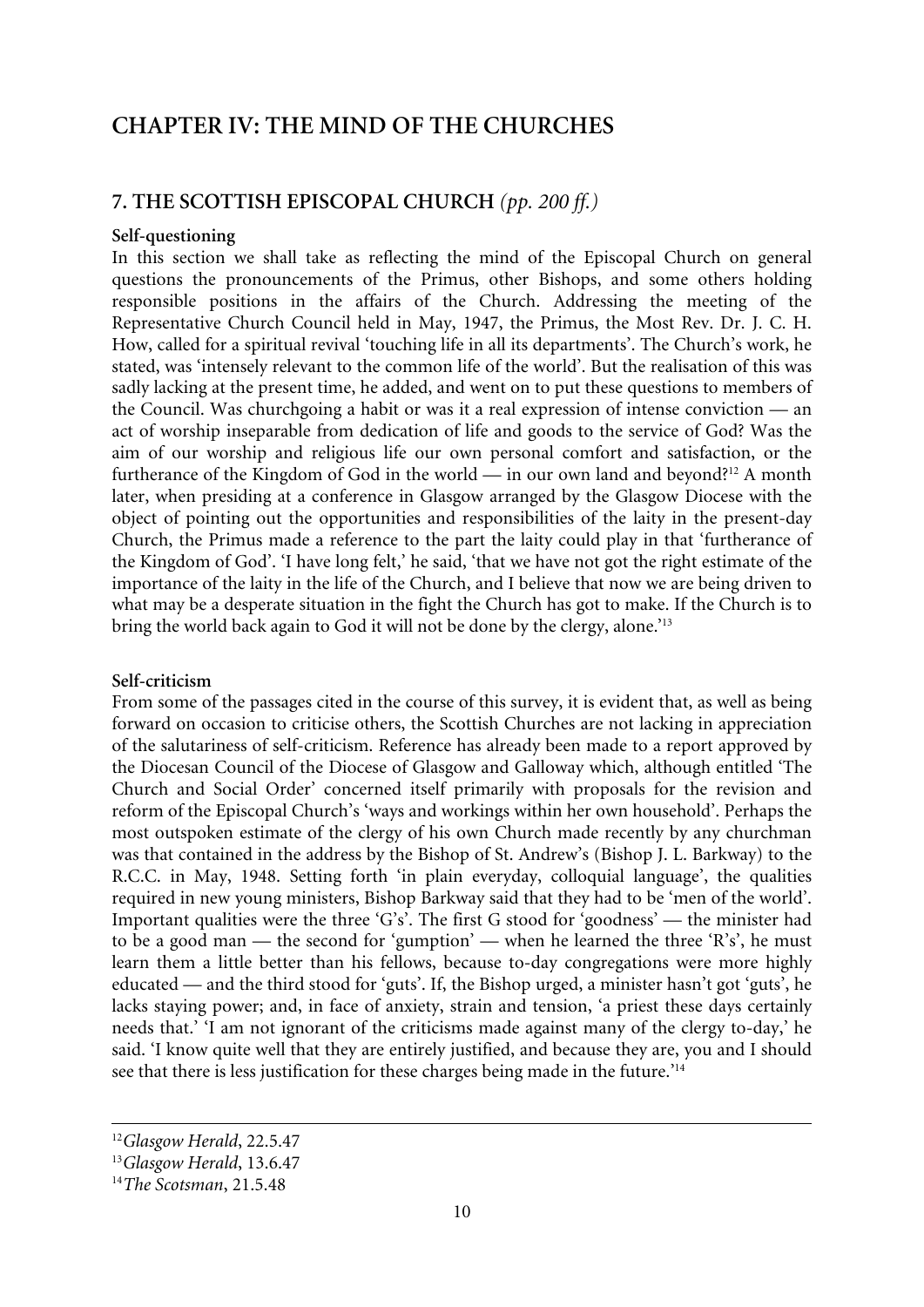#### **Betting and Gambling**

In response to several inquiries on the matter, the College of Bishops, in 1947, decided that while not feeling justified in actually forbidding raffles for Church purposes, they strongly deprecated their use, and they expressed the hope that those responsible for financial efforts would refrain from allowing them. The Primus added his opinion in these terms: 'I do myself fully endorse this decision, and I would certainly ask our people not to use the raffle method of raising money for the Church. A raffle may be quite harmless in itself, but it is difficult for the Church to make a stand against the undoubtedly big and mischievous social evil of gambling in its various forms if it employs gambling methods (for raffles are a form of gambling, however mild) for its financial ends. Surely people who have the cause of the Church at heart will be ready to give (or pay the just price) without our having to resort to the raffle method.'15

A reference to gambling was made by Dr. E. W. M. Balfour-Melville, convener of the Social Service Board, in appealing for funds for moral welfare work to the annual conference of the R.C.C. held at Perth in May, 1948. Asserting that moral standards were lower to-day than they were twenty-three years ago, he stated that it could no longer be said that the chief fault of the Scottish people was drunkenness. The main fault to-day, he suggested, was gambling, and the cause was the acceptance of wrong values and a failure to appreciate responsibility for moral welfare.<sup>16</sup>

### **Social and Economic Issues**

At the corresponding meeting of the R.C.C. the previous year Dr. Balfour-Melville touched on social and economic issues. Addressing over 300 delegates, he declared that a Christian society must be one which combined scope for the individual in proper relation to his neighbours. 'The nationalisation of the mines is an important economic subject, and the establishment of the five-day week is a great step in social matters. But neither of these things is in itself one for the Council either to condemn or applaud. All legislation, whether for industrial conditions, National Insurance, or anything else, has its good side and its dangers. Schemes for State management are, no doubt, good insofar as they develop a sense of, common responsibility, but they are bad in that they correspondingly eliminate individuality.' It would, he believed, be a poor world which left no scope for kindly charity, and in which everyone was too proud to receive a neighbour's help.<sup>17</sup>

### **(a) Marriage and Morals**

In his charge to the clergy before a meeting of the Synod of the Diocese of Glasgow and Galloway in Glasgow in February, 1948, the Primus referred to the 'present break-up of home and family life through the terrible landslide away from previously accepted standards of morality'. They must all, he stated, have been appalled at the lamentable state of sexual morals and the consequent disasters. 'Many of us have been brought up against tragic instances with which we ourselves had to deal in our pastoral ministrations, but we are dealing with only a minute fraction of a calamity which is nation-wide.' This 'break-up' was 'quite unprecedented in the whole of history'. War, bad housing, and economic strain were not the main causes. The main cause was 'the falling away from God'. Dr. How then proceeded to a defence of indissolubility as a fundamental principle in Christian marriage. The Church, he said, did not

<sup>15</sup>*The Scotsman*, 29.3.47

<sup>16</sup>*Glasgow Herald*, 20.5.48

<sup>17</sup>*The Scotsman*, 22.5.47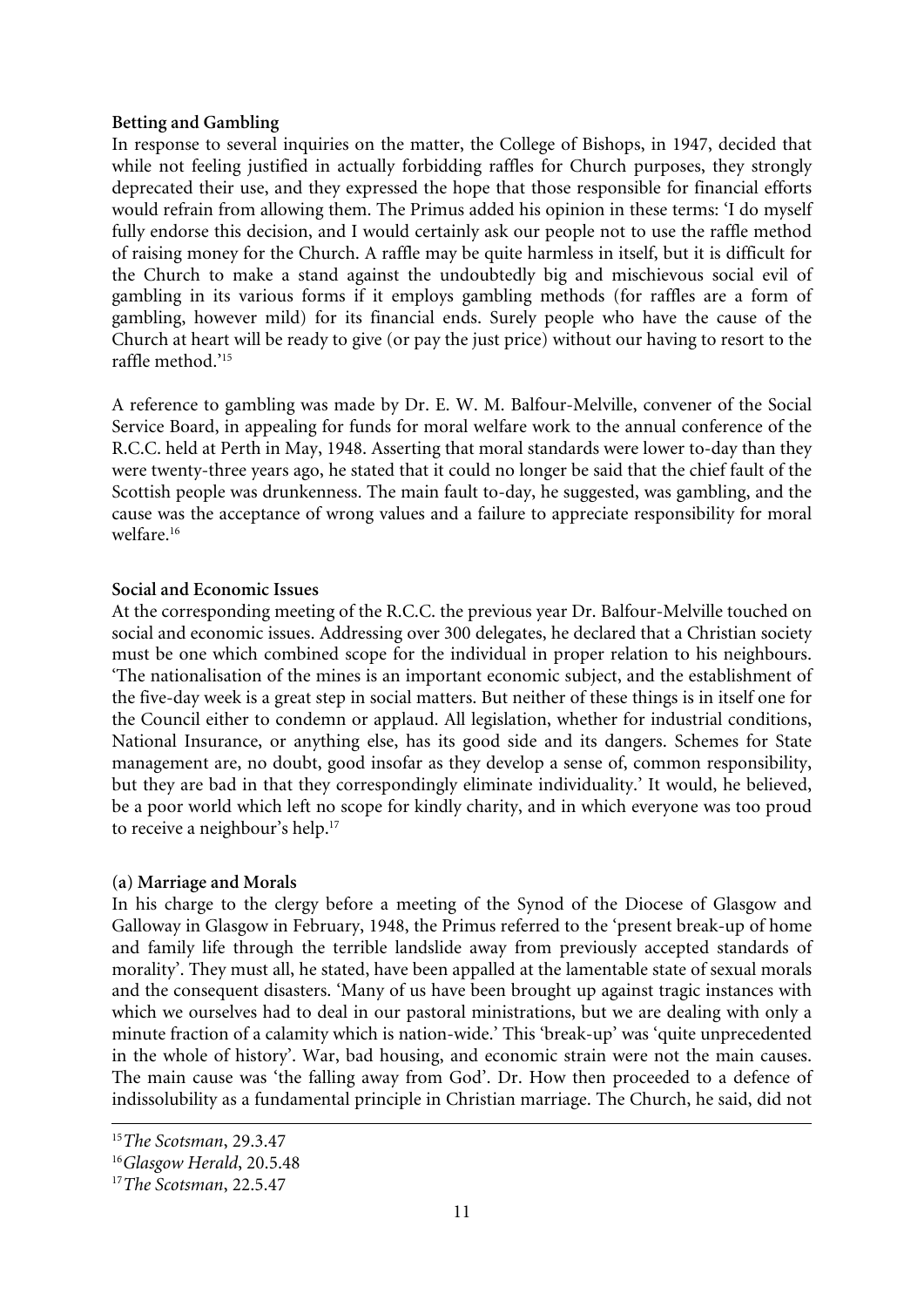recognise civil divorce as dissolving a marriage made in the sight of God. But indissolubility was not the only point about marriage which they needed to teach. Lifelong obligation was the aspect of Christian marriage which the Church seemed to emphasise almost to the exclusion of the rest. But their Prayer Book stated plainly the purposes of marriage, and they must teach the people about them: 'I want to plead for a great forward step in this matter. We must bring the subject of holy matrimony much more to the fore in our general teaching and preaching, and also do much more than perhaps some of us have done in the way of direct preparation of those intending to enter the married state and who ask for the blessing of the Church on their union.'18

## **(b) The Industrial Christian Fellowship**

At that meeting of the Synod, the Provost of St. Mary's Cathedral, the Very Rev. M. P. G. Leonard, asked that the Synod receive a report on the work of the Industrial Christian Fellowship. In a defence of the Fellowship against certain criticisms, he denied that the movement was unduly 'Red' and that it had gone 'off the rails to the Left'. The I.C.F. was a Christian association of men and women who were anxious to say to the world that the whole of man's activity was for God and His Kingdom. 'I plead that we snap our fingers in the face of the devil and that we recognise the Industrial Christian Fellowship for what it is.' The motion was unanimously adopted.19

# **The Failure of Christians and the Rise of Communism**

Presenting the prizes at the annual commemoration day ceremony at Trinity College, Glenalmond, on 27th July, 1948, the Primus declared (*Glasgow Herald*, 28.7.48): 'I believe that the vocation of the public school is essentially to train our sons for the life of true Christian community. It is precisely because we Christians have failed in that first purpose of God in his Church, to build up the true community the world over, that there has sprung up into energetic activity that faction which is making its bid to capture the world for its own type of community — the Marxian brand of godless Communism.'

<sup>18</sup>*The Scotsman* and *Glasgow Herald*, 14.2.48

<sup>19</sup>*Glasgow Herald*,14.2.48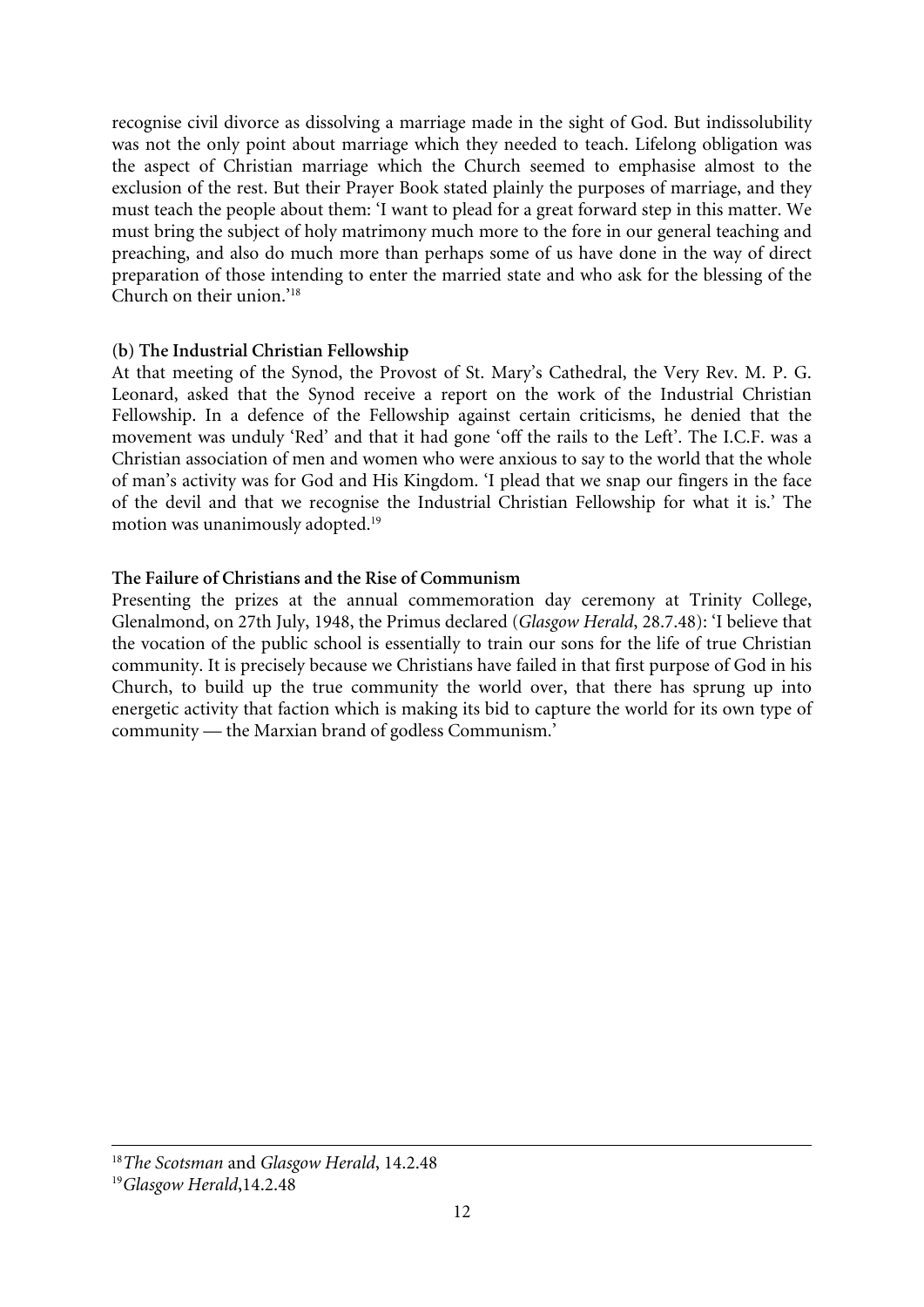# **POSTSCRIPT: THE SITUATION IN 1949-50**

# **4. THE MIND OF THE CHURCHES** *(pp. 254 ff.)*

#### **The Scottish Episcopal Church**

On many occasions during the two years under review, at Diocesan meetings, rallies and conferences, or at meetings of the Representative Church Council, Church leaders dealt with various pressing problems in the social and moral situation at home and abroad, and with such themes as 'The Church's Answer to the World's Confusion'. Repeatedly insistence was laid on the need for Church people to make their Christian faith a more integral part of their lives and thought, to bring 'the Christian law of morals and ethics into politics, economics, and social life'. Communism was often the subject of addresses, and the contrast was frequently drawn — as. by the Primus when speaking to the meeting of the Representative Church Council, in May, 1950 — between what might be called the missionary spirit of Communists and the lack of concern in many Christians 'in the world-wide task of the Church'; or — as by the Very Rev. A. J. Kinnell, Provost of Aberdeen Cathedral, when presenting the Report of the Board of Education to the 1949 meeting of the R.C.C. between the vigorousness of the attack being made 'on the common man in the factory, workshop and shipyard' and such defeatist sentiments of many Christians as ' "I never argue about religion" or "Every man is entitled to his own opinion" '.

In his introductory remarks at the opening of the May, 19So, meeting of the R.C.C., the Primus (the Most Rev. Dr. J. C. H. How, Bishop of Glasgow and Galloway) spoke once again of 'that mighty force of Marxian atheistic communism' which, 'as a reproach to our indifference, our errors, and our individualism, sweeps ahead in its victorious march across the world'. He felt, he said, that sometimes both the clergy and laity alike should have a keener sense of their personal responsibility. At the meeting of the R.C.C. the previous year, he had spoken on a similar theme, remarking on the mistaken ideas on the part of some of the Church's congregations about the real purpose of the Church. The idea still lived on, he said, that the Church was there to supply its members with the consolations of religion. Ought it not rather to be, he asked, that members should think little of their own personal satisfaction, spiritual or otherwise, but 'first and foremost of the call of Christ'?

Here, then, may be heard a double resounding of the note of 'self-questioning' and 'self-criticism' which, we found in Chapter IV, was struck in earlier statements by the Primus and at least one other leader of the Episcopal Church. At the same time, it must not be thought that in drawing attention to this we are at all implying that the situation is any worse with this Church than with the others. As may be clear enough by now, most of the Scottish Churches are not slow to pass unfavourable judgment on themselves when they see need to do so; and that is by no means seldom. Our concern is simply to offer, in respect of this Church as we have done here and there in respect of others, at least one illustration of consistency of attitude, of continuity of thought.

But along with this should perhaps go another illustration, this time of readiness to rethink a position to suit a changing situation. At a meeting in Edinburgh in June, 1949, of the Consultative Council on Church Legislation, it was agreed to advise that the Church rule regarding the marriage of a widower to his deceased wife's sister or of a widow to her deceased husband's brother be amended in the light of the fact that the Convocations of Canterbury